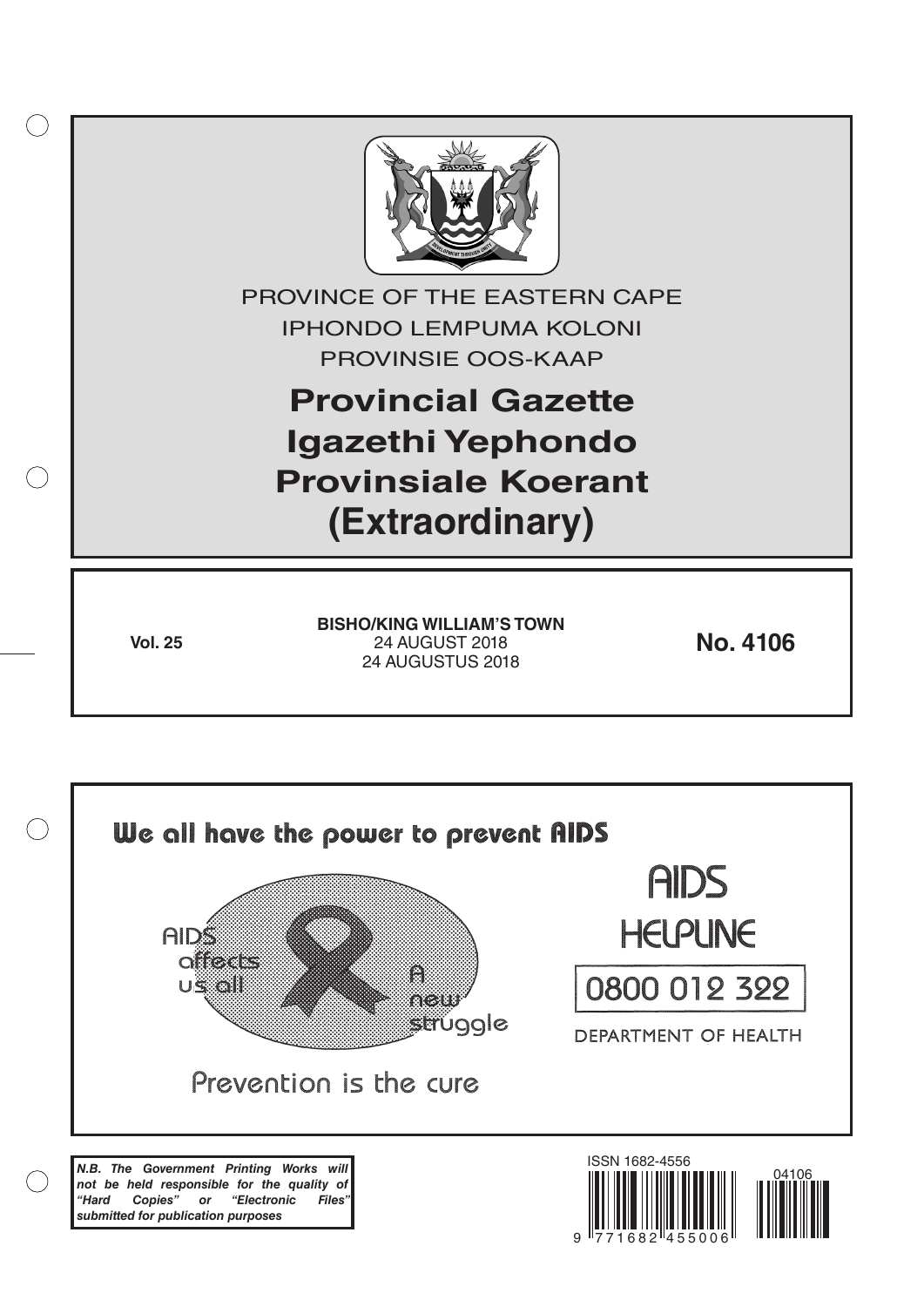# **IMPORTANT NOTICE:**

**The GovernmenT PrinTinG Works Will noT be held resPonsible for any errors ThaT miGhT occur due To The submission of incomPleTe / incorrecT / illeGible coPy.**

**no fuTure queries Will be handled in connecTion WiTh The above.**

### **CONTENTS**

|            |                                                                                                       | Gazette<br>No. | Page<br>No. |
|------------|-------------------------------------------------------------------------------------------------------|----------------|-------------|
|            | <b>LOCAL AUTHORITY NOTICES • PLAASLIKE OWERHEIDS KENNISGEWINGS</b>                                    |                |             |
| 178<br>179 | Eastern Cape Liquor Act (10/2003): Notice of lodgement of applications for transfer of certificate of | 4106           |             |
|            |                                                                                                       | 4106           |             |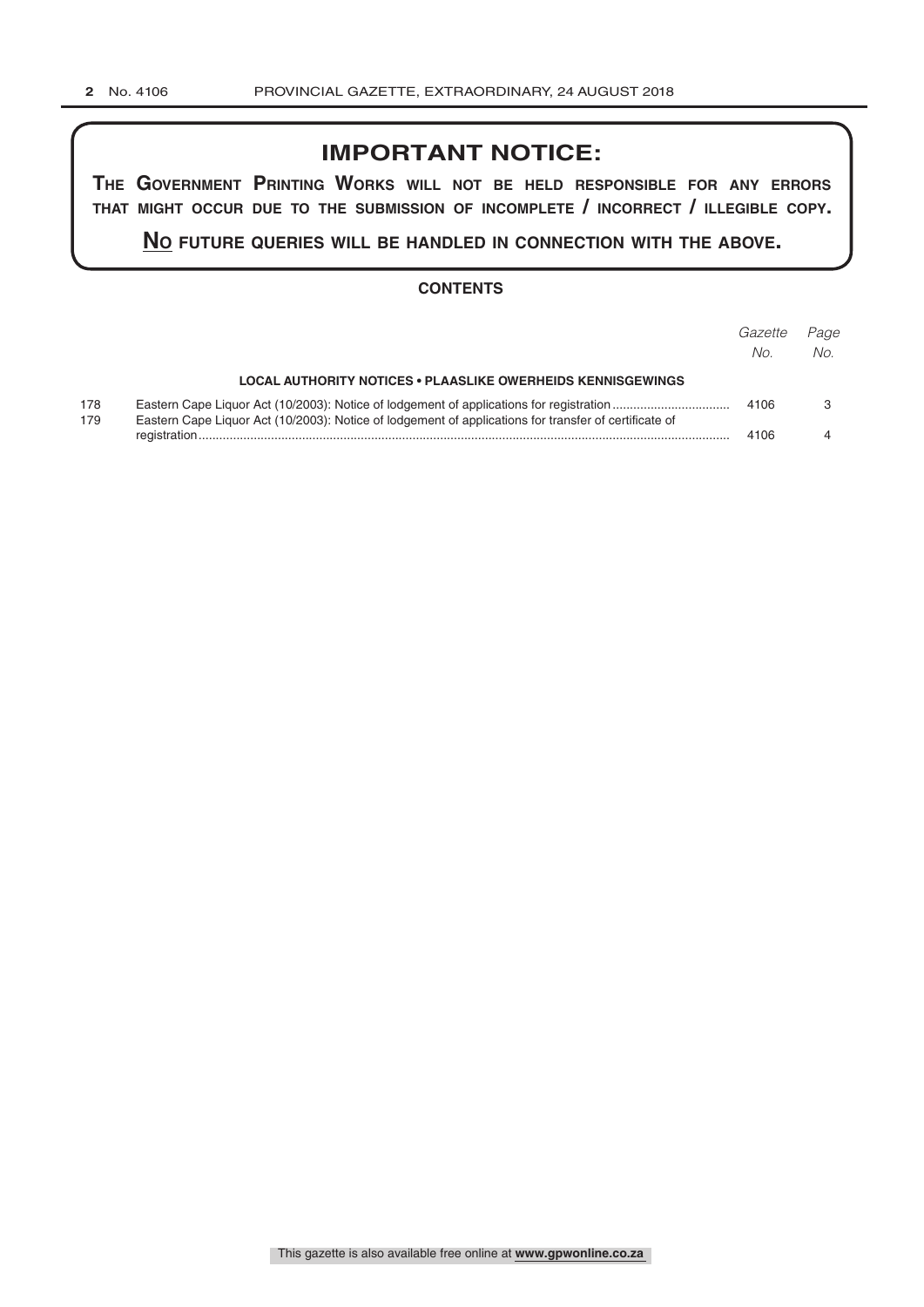# Local Authority Notices • Plaaslike Owerheids Kennisgewings

### **LOCAL AUTHORITY NOTICE 178 OF 2018**

 $10.66 \pm 11$ 

 $\mathbb{R}^{109}$   $\mathbb{R}^{11}$ 

EASTERN VAFE LIQUUR AVT, 2003 (AVTIV) TV VI 2003)<br>AF AF LABAFUFUT AF ARBUAATIAUA FAR BEAIATRATIAU NOTICE OF LODGEMENT OF APPLICATIONS FOR REGISTRATION

Notice is hereby given that the applications for registration, particulars of which appear in the Schedule hereunder, have been lodged with the Board.<br>Interested parties may, free of charge, inspect any application which a this notice, lodge with the Board written representations in support of, or written objections. LERATO RADIKOANYANA EASTERN CAPE LIQUOR BOARD 23 August 2018

| <b>Application Number</b> |                   | 2                                                   | 3                                   | 4                               | 5<br>Name under which business is to be<br>conducted and particulars of the erf,<br>street or farm              |  |
|---------------------------|-------------------|-----------------------------------------------------|-------------------------------------|---------------------------------|-----------------------------------------------------------------------------------------------------------------|--|
|                           |                   | Name and number of<br>Ward                          | Kind of registration<br>applied for | Kind of<br>liquor to be<br>sold |                                                                                                                 |  |
| 1.                        | REF7905315198088  | Ward 41 Nelson Mandela<br>Metropolitan Municipality | Off Consumption                     | All kinds                       | Bra J's, 33668 Tshongwana Street, Joe<br>Slovo West, Joe Slovo, Port Elizabeth, 6001                            |  |
| 2.                        | REF6212190886080  | Ward 44 Buffalo City<br>Metropolitan Municipality   | On and Off<br>Consumption           | All kinds                       | Nzwaki Tavern, 7198 Sweetwaters, King<br>Williams Town, 5600                                                    |  |
| 3.                        | REF5802155197084  | Ward 13 Matatiele Local<br>Municipality             | Off Consumption                     | All kinds                       | Cape to Cairo Liquors, Masupha Village,<br>George Moshesh Administrative Area,<br>Matatiele, 4730               |  |
| 4.                        | REF8306071232089  | Ward 14 Port St Johns<br>Local Municipality         | On and Off<br>Consumption           | All kinds                       | White House Tavern, Mzintlava<br>Administrative Area, Lusikisiki, 4820                                          |  |
| 5.                        | REF8105140670083  | Ward 16 Elundini Local<br>Municipality              | On and Off<br>Consumption           | All kinds                       | Zama Zama Tavern, Magedla Village,<br>Maclear, 5480                                                             |  |
| 6.                        | REF2007/214627/23 | Ward 40 Nelson Mandela<br>Metropolitan Municipality | On Consumption                      | All kinds                       | Abilia Trading 75 CC, Portion 178 of Farm<br>Brakefontein, Rocklands, Uitenhage, 6280                           |  |
| 7.                        | REF8311025783088  | Ward 55 Nelson Mandela<br>Metropolitan Municipality | On Consumption                      | All kinds                       | Nkandla Tavern, 74 Gwanya Street,<br>Shukushukuma, Motherwell, Port Elizabeth,<br>6001                          |  |
| 8.                        | REF6102180823088  | Ward 2 Enoch Mgijima<br>Local Municipality          | On and Off<br>Consumption           | All kinds                       | Nomthandazo, Hackney Village, Whittlesea,<br>5360                                                               |  |
| 9.                        | REF5806260766089  | Ward 16 Mnguma Local<br>Municipality                | Off Consumption                     | All kinds                       | Inkandla Bottle Store, Bolani Locality,<br>Nobanda Administrative Area, Ngamakwe,<br>4990                       |  |
| 10.                       | REF2015/156669/07 | Nelson Mandela<br>Metropolitan Municipality         | Special Event                       | All kinds                       | Dopestinc Events Management, Cnr of St<br>Albans Road, La Marseillaise Road, St<br>Albans, Port Elizabeth, 6001 |  |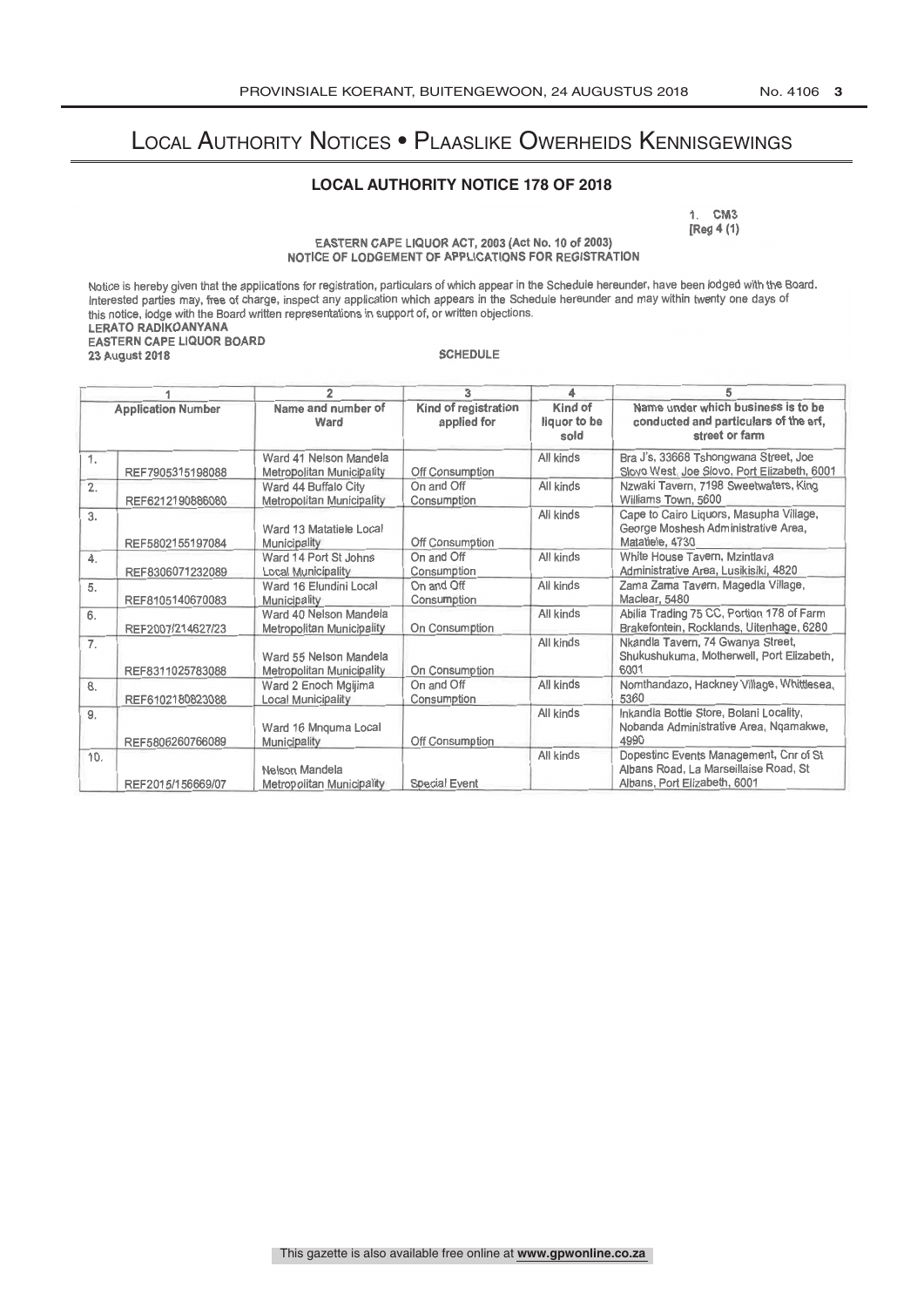## **LOCAL AUTHORITY NOTICE 179 OF 2018**

 $P_{\text{max}}$  44.7411  $\mathcal{L} = \mathcal{L} \cup \{1,2,3,4\}$ 

#### EASTERN CAPE LIQUOR ACT, 2003 (Act No. 10 of 2003)

#### NOTICE OF LODGEMENT OF APPLICATIONS FOR TRANSFER OF CERTIFICATE OF REGISTRATION

Notice is hereby given that the applications for transfer of certificates of registration, particulars of which appear in the Schedule hereunder, have been<br>lodged with the Board.

Interested parties may, free of charge, inspect any application which appears in the Schedule hereunder and may within twenty one days of this notice, lodge with the Board written representations in support of, or written objections.

#### LERATO RADIKOANYANA EASTERN CAPE LIQUOR BOARD 23 August 2018

SCHEDULE

| <b>Application Number</b> |                   |                                                                             | 3                                                                                                                          |                                                         |                                                                               |
|---------------------------|-------------------|-----------------------------------------------------------------------------|----------------------------------------------------------------------------------------------------------------------------|---------------------------------------------------------|-------------------------------------------------------------------------------|
|                           |                   | Name and number<br>Particulars of certificate of<br>of Ward<br>registration |                                                                                                                            | Particulars of holder of<br>certificate of registration | <b>Particulars of</b><br>prospective holder of<br>certificate of registration |
| 1.                        | ECP07909/03026/OO | Ward 44 Buffalo<br>City Metropolitan<br>Municipality                        | Sweetwaters,<br>Eshop<br>Liguors<br>$\overline{\phantom{a}}$<br>8676 Sweetwaters, Main Street,<br>King Williams Town, 5600 | Jackson Poteri                                          | Eshu Dekesyos Tadesse                                                         |
| 2.                        | ECP11589/90466/OF | Ward 11 King<br>Sabata Dalindyebo<br>Local Municipality                     | Rhino<br>Mthatha, Erf<br>Liquors —<br>18647, 35 Nelson Mandela Drive,<br>Mthatha, 5100                                     | 1628<br><b>Business</b> Venture<br>(Pty) Limited        | Cambridge Food (Pty)<br>Limited                                               |
| 3.                        | ECP22292/03045/OF | Ward 1 Emalahleni<br>Local Municipality                                     | Rhino Liguors - Qumbu, Erf 1695,<br>Main Street, Qumbu, 5180                                                               | <b>Business</b> Venture<br>1628<br>(Pty) Limited        | Cambridge Food (Pty)<br>Limited                                               |
| 4.                        | ECP19849/90466/OF | Ward 1 Mbizana<br>Local Municipality                                        | Rhino Liquors - Bizana, Erf 94, No<br>23 Hope Street, Corner of Hope<br>And Main Streetm, Bizana Square,<br>Bizana, 4800   | Business Venture<br>1628<br>(Pty) Limited               | Cambridge Food (Pty)<br>Limited                                               |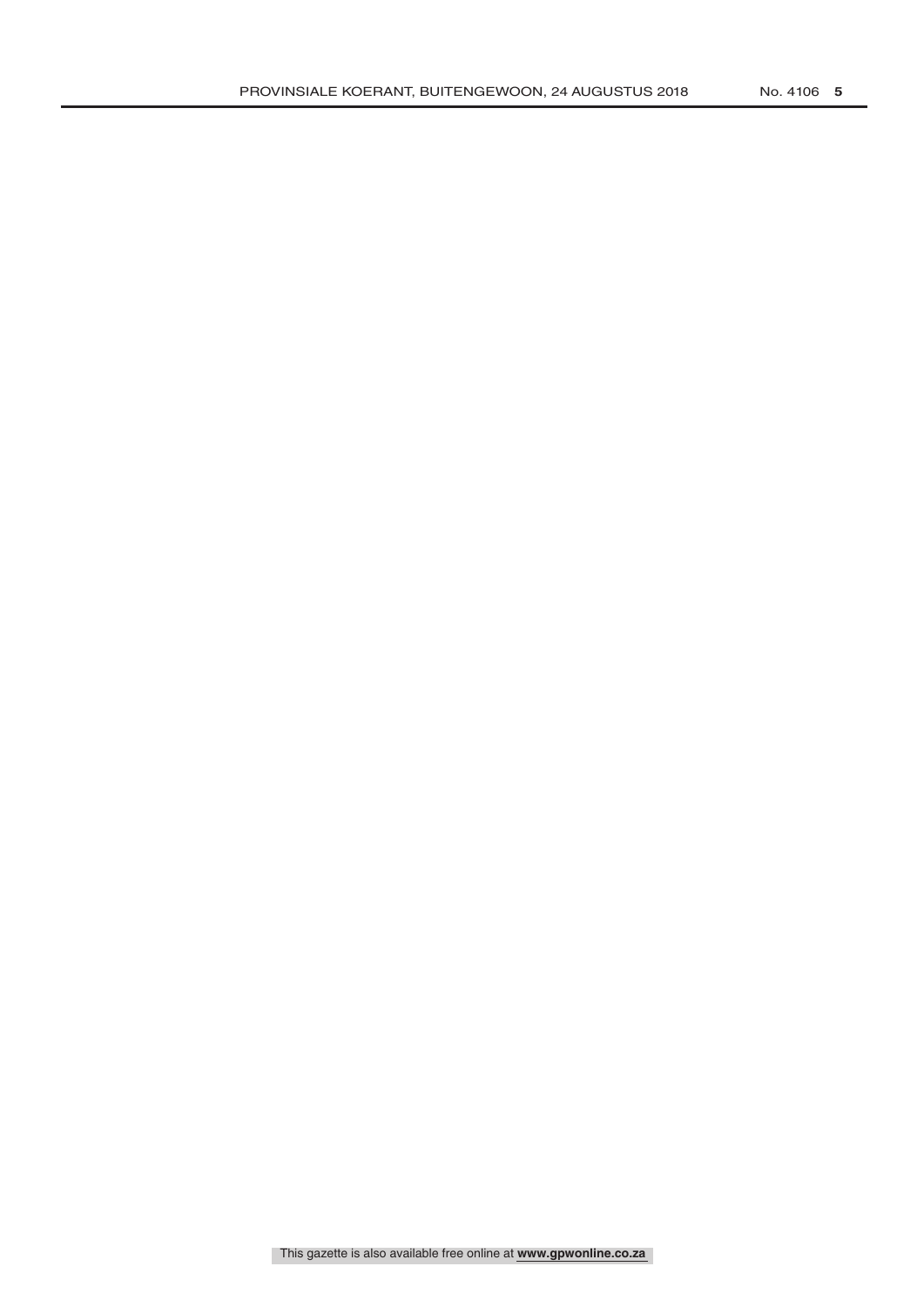This gazette is also available free online at **www.gpwonline.co.za**